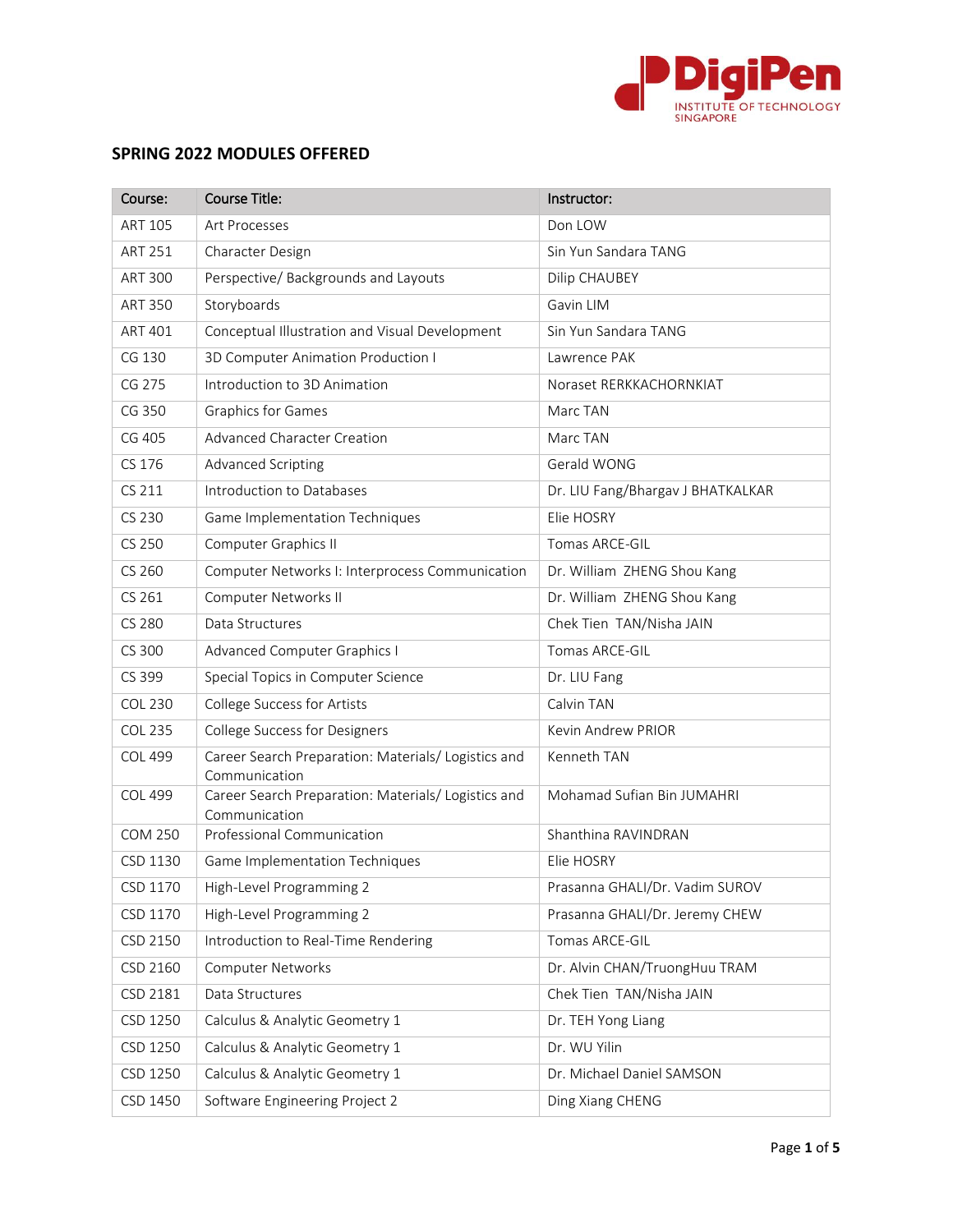

| CSD 1450        | Software Engineering Project 2        | Gerald WONG/Ding Xiang CHENG                         |
|-----------------|---------------------------------------|------------------------------------------------------|
| CSD 1450        | Software Engineering Project 2        | Ding Xiang CHENG                                     |
| CSD 1450        | Software Engineering Project 2        | Gerald WONG/Ding Xiang CHENG                         |
| CSD 1450        | Software Engineering Project 2        | Ding Xiang CHENG/Gerald WONG                         |
| CSD 1650        | Interpersonal and Work Communication  | <b>Banu BISHARAT</b>                                 |
| CSD 1650        | Interpersonal and Work Communication  | Francis HAU                                          |
| CSD 1650        | Interpersonal and Work Communication  | Thanusha D/O S RAJ KUMAR                             |
| CSD 2258        | Discrete Mathematics                  | Dr. DO Duc Tai                                       |
| <b>CSD 2258</b> | Discrete Mathematics                  | Dr. WU Yilin                                         |
| CSD 2300        | Motion Dynamics & Lab                 | Rosa Paulina ANAJAO                                  |
| CSD 2450        | Software Engineering Project 4        | Elie HOSRY/Choon Wee KEH/Alwyn LEE/Jing<br>Ying GOH  |
| CSD 2512        | System Design Methods                 | Kevin Andrew PRIOR                                   |
| DAA 1120        | Language of Drawing 2                 | Calvin TAN                                           |
| DAA 1130        | Tone/ Color/ and Composition 2        | Dilip CHAUBEY                                        |
| DAA 1150        | Human Anatomy                         | Calvin TAN                                           |
| DAA 1151        | <b>Basic Life Drawing</b>             | Dominic CHANG                                        |
| DAA 1251        | <b>Animation Basics 2</b>             | Dominic CHANG                                        |
| DAA 1401        | The Basics of Production              | Noraset RERKKACHORNKIAT/Kevin Andrew<br><b>PRIOR</b> |
| DAA 2099        | College Success for Artists           | Calvin TAN                                           |
| DAA 2100        | Perspective/ Backgrounds/ and Layouts | Dilip CHAUBEY                                        |
| DAA 2150        | Storyboards                           | Gavin LIM                                            |
| DAA 2151        | Character Design                      | Sin Yun Sandara TANG                                 |
| DAA 2375        | Introduction to 3D Animation          | Noraset RERKKACHORNKIAT                              |
| DAA 2451        | 2D Animation Production               | Choon Wee KEH                                        |
| DAA 2452        | Game Art Project 1                    | Choon Wee KEH                                        |
| <b>DES 336</b>  | Interactive Narrative Design          | Michael David THOMPSON                               |
| <b>DES 400</b>  | Integrated Digital Design             | Holger LIEBNITZ                                      |
| <b>ECE 200</b>  | <b>Electrical Circuits</b>            | Foo Hoong FONG/Dr. NG Kian Ann                       |
| <b>ECE 225</b>  | Robotics                              | Dr. LIAW Hwee Choo                                   |
| <b>ENG 230</b>  | Speculative Fiction                   | Shanthina RAVINDRAN                                  |
| <b>ENG 250</b>  | The Graphic Novel                     | Shanthina RAVINDRAN                                  |
| <b>ENG 360</b>  | Gender Identity in Literature         | Jiaying SIM                                          |
| <b>ENG 395</b>  | Special Topics in English             | Jiaying SIM                                          |
| <b>GAM 250</b>  | Project II                            | Elie HOSRY/Choon Wee KEH/Alwyn LEE/Jing<br>Ying GOH  |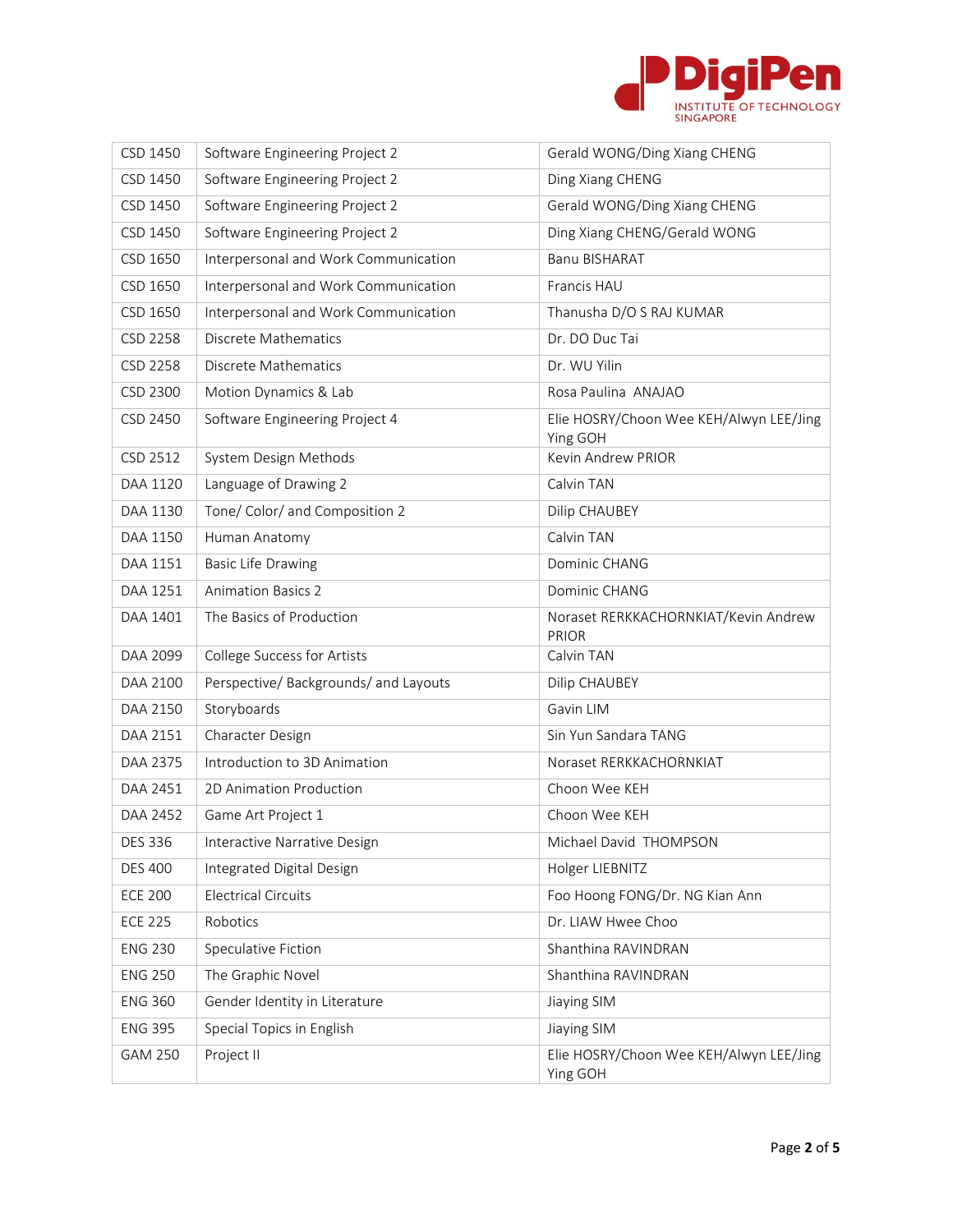

| <b>GAM 255</b> | Project II for Designers                                  | Jing Ying GOH/Choon Wee KEH/Alwyn<br>LEE/Elie HOSRY                                |
|----------------|-----------------------------------------------------------|------------------------------------------------------------------------------------|
| <b>GAM 300</b> | Project III                                               | Jonathan KWEK                                                                      |
| <b>GAM 350</b> | Project III                                               | Tomas ARCE-GIL/Jonathan KWEK/Song<br>Tiang Fin TEO/Holger LIEBNITZ/Keng Jin<br>POH |
| <b>GAM 390</b> | Internship I                                              | Alwyn LEE                                                                          |
| <b>GAM 390</b> | Internship I                                              | Ding Xiang CHENG                                                                   |
| <b>GAM 390</b> | Internship I                                              | Elie HOSRY                                                                         |
| <b>GAM 390</b> | Internship I                                              | Dr. LIU Fang                                                                       |
| <b>GAM 390</b> | Internship I                                              | Jonathan KWEK                                                                      |
| <b>GAM 390</b> | Internship I                                              | Kevin Andrew PRIOR                                                                 |
| <b>GAM 390</b> | Internship I                                              | Michael David THOMPSON                                                             |
| <b>GAM 390</b> | Internship I                                              | Prasanna GHALI                                                                     |
| <b>GAM 390</b> | Internship I                                              | Dr. William ZHENG Shou Kang                                                        |
| <b>GAM 390</b> | Internship I                                              | Tomas ARCE-GIL                                                                     |
| <b>GAM 390</b> | Internship I                                              | Ding Xiang CHENG                                                                   |
| <b>GAM 390</b> | Internship I                                              | Michael David THOMPSON                                                             |
| <b>GAM 450</b> | Project IV                                                | Keng Jin POH                                                                       |
| <b>GAM 490</b> | Internship II                                             | Alwyn LEE                                                                          |
| <b>GAM 490</b> | Internship II                                             | Ding Xiang CHENG                                                                   |
| <b>GAM 490</b> | Internship II                                             | Elie HOSRY                                                                         |
| <b>GAM 490</b> | Internship II                                             | Dr. LIU Fang                                                                       |
| <b>GAM 490</b> | Internship II                                             | Jonathan KWEK                                                                      |
| GAM 490        | Internship II                                             | Kevin Andrew PRIOR                                                                 |
| <b>GAM 490</b> | Internship II                                             | Michael David THOMPSON                                                             |
| <b>GAM 490</b> | Internship II                                             | Prasanna GHALI                                                                     |
| GAM 490        | Internship II                                             | Dr. William ZHENG Shou Kang                                                        |
| GAM 490        | Internship II                                             | Tomas ARCE-GIL                                                                     |
| <b>GAT 240</b> | <b>Technology for Designers</b>                           | Jonathan KWEK                                                                      |
| GAT 316        | 3D Game Design II                                         | Holger LIEBNITZ                                                                    |
| <b>GAT 330</b> | Interactive Narrative and Character Creation for<br>Games | Michael David THOMPSON                                                             |
| <b>INT 390</b> | Internship I                                              | Calvin TAN                                                                         |
| <b>INT 390</b> | Internship I                                              | Choon Wee KEH                                                                      |
| <b>INT 390</b> | Internship I                                              | Dominic CHANG                                                                      |
| <b>INT 390</b> | Internship I                                              | Lawrence PAK                                                                       |
| <b>INT 390</b> | Internship I                                              | Noraset RERKKACHORNKIAT                                                            |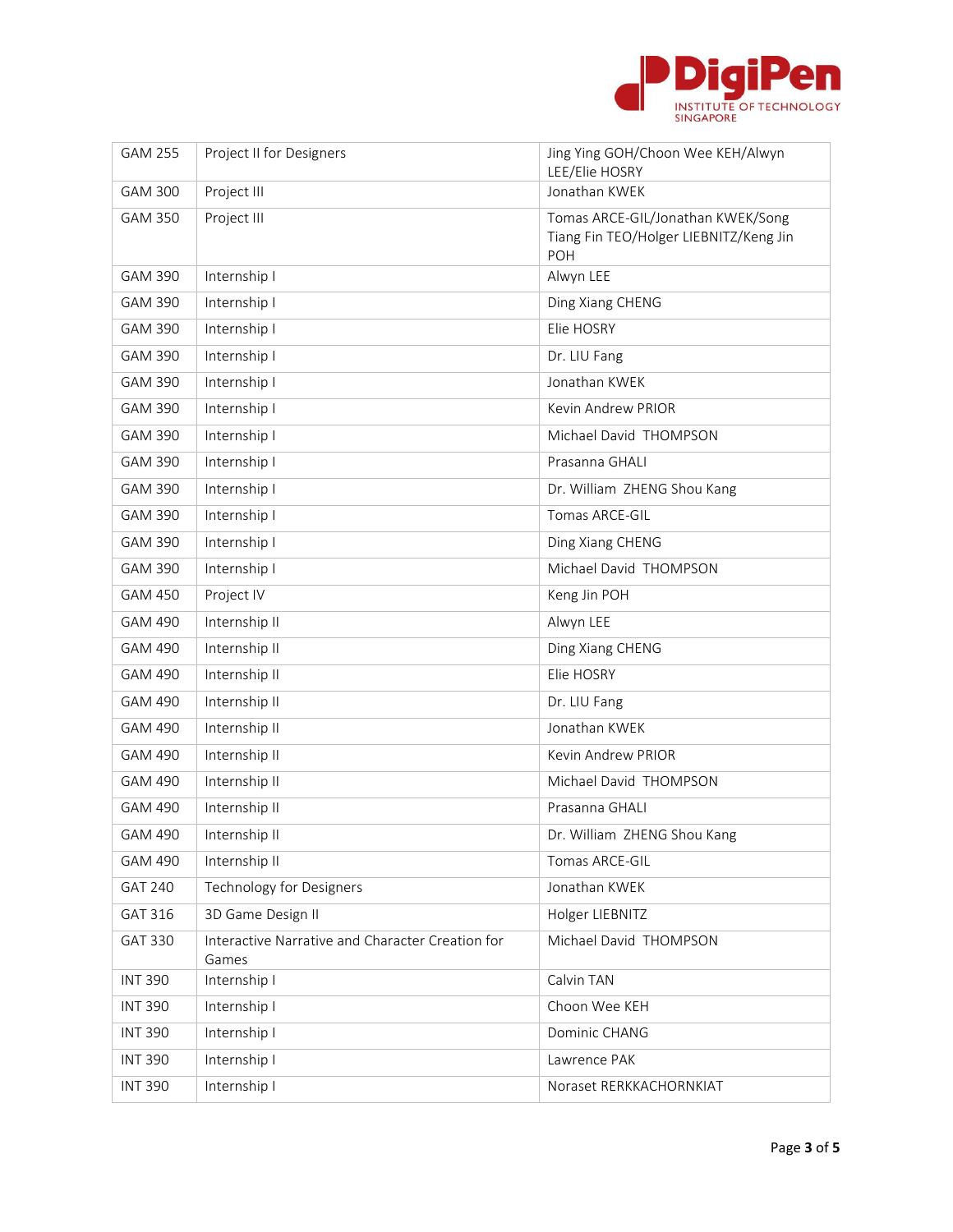

| <b>INT 390</b>  | Internship I                                     | Song Tiang Fin TEO                                  |
|-----------------|--------------------------------------------------|-----------------------------------------------------|
| <b>MAT 258</b>  | Discrete Mathematics                             | Dr. Michael JAHN                                    |
| <b>MAT 351</b>  | Quaternions/Interpolation and Animation          | Dr. Michael Daniel SAMSON                           |
| <b>MAT 364</b>  | Combinatorial Game Theory                        | Dr. Michael JAHN                                    |
| <b>MAT 399</b>  | Special Topics in Mathematics                    | Dr. Michael JAHN                                    |
| <b>MUS 115</b>  | Fundamentals of Music and Sound Design           | <b>Vuk KRAKOVIC</b>                                 |
| PRJ 251         | 2D Animation Production                          | Choon Wee KEH                                       |
| <b>PRJ 252</b>  | Game Art Project I                               | Choon Wee KEH/Alwyn LEE/Elie HOSRY/Jing<br>Ying GOH |
| PRJ 350         | Cinematic Production                             | Song Tiang Fin TEO                                  |
| <b>PSY 201</b>  | Cognitive Psychology                             | Kirby CHUA                                          |
| <b>PSY 210</b>  | Social Psychology                                | Kirby CHUA                                          |
| <b>SEM 1003</b> | Systems Engineering Project 1                    | Foo Hoong FONG/Yew Chai PAW                         |
| <b>SEM 1104</b> | Calculus & Analytic Geometry 2                   | Dr. TAY Bee Yen                                     |
| <b>SEM 1302</b> | Digital Electronics 1                            | Dr. NG Kian Ann                                     |
| <b>SEM 1504</b> | High-Level Programming 2                         | Prasanna GHALI/Dr. Jeremy CHEW                      |
| <b>SEM 1601</b> | Systems and Software Engineering                 | TBA                                                 |
| <b>SEM 1902</b> | Interpersonal and Work Communication             | TBA                                                 |
| <b>SEM 1902</b> | Interpersonal and Work Communication             | Hwee Hoon LEE                                       |
| <b>SEM 2005</b> | Systems Engineering Project 3                    | Dr. TANG Liang/Yew Chai PAW                         |
| <b>SEM 2205</b> | Waves/Optics/ and Thermodynamics & Lab           | Kim Seng TAN                                        |
| <b>SEM 2205</b> | Waves/Optics/ and Thermodynamics & Lab           | Kim Seng TAN/Min Yi Daniel Francis YAP              |
| <b>SEM 2305</b> | <b>Electrical Circuits</b>                       | Foo Hoong FONG/Dr. NG Kian Ann                      |
| <b>SEM 2305</b> | <b>Electrical Circuits</b>                       | Foo Hoong FONG/Dr. LIAW Hwee Choo                   |
| SEM 2403        | ElectroMechanical Design                         | Ethan Yih Tng CHONG                                 |
| SEM 2603        | Requirement Engineering and Systems Architecture | Ethan Yih Tng CHONG                                 |
| <b>SEM 2700</b> | Career Planning and Development                  | TBA                                                 |
| <b>SEM 3700</b> | <b>IWSP</b>                                      | Yew Chai PAW                                        |
| <b>SEM 4606</b> | Risk and Decision Analysis                       | Wai Hoong SUN                                       |
| <b>SEM 4607</b> | Systems Integration/ Verification and Validation | TBA                                                 |
| <b>SEM 4608</b> | Large Scale Systems                              | TBA                                                 |
| <b>SEP 250</b>  | <b>Systems Engineering Project 3</b>             | Dr. TANG Liang/Yew Chai PAW                         |
| <b>SEP 350</b>  | Systems Engineering Project 5                    | Dr. TANG Liang                                      |
| SOS 150         | Society and Technology                           | Dinkim SAILO                                        |
| PHY 115         | Introduction to Applied Math and Physics         | Dr. LIN Qinjie                                      |
| <b>PHY 200</b>  | <b>Motion Dynamics</b>                           | Rosa Paulina ANAJAO                                 |
| <b>PHY 200L</b> | Motion Dynamics Laboratory                       | Rosa Paulina ANAJAO                                 |